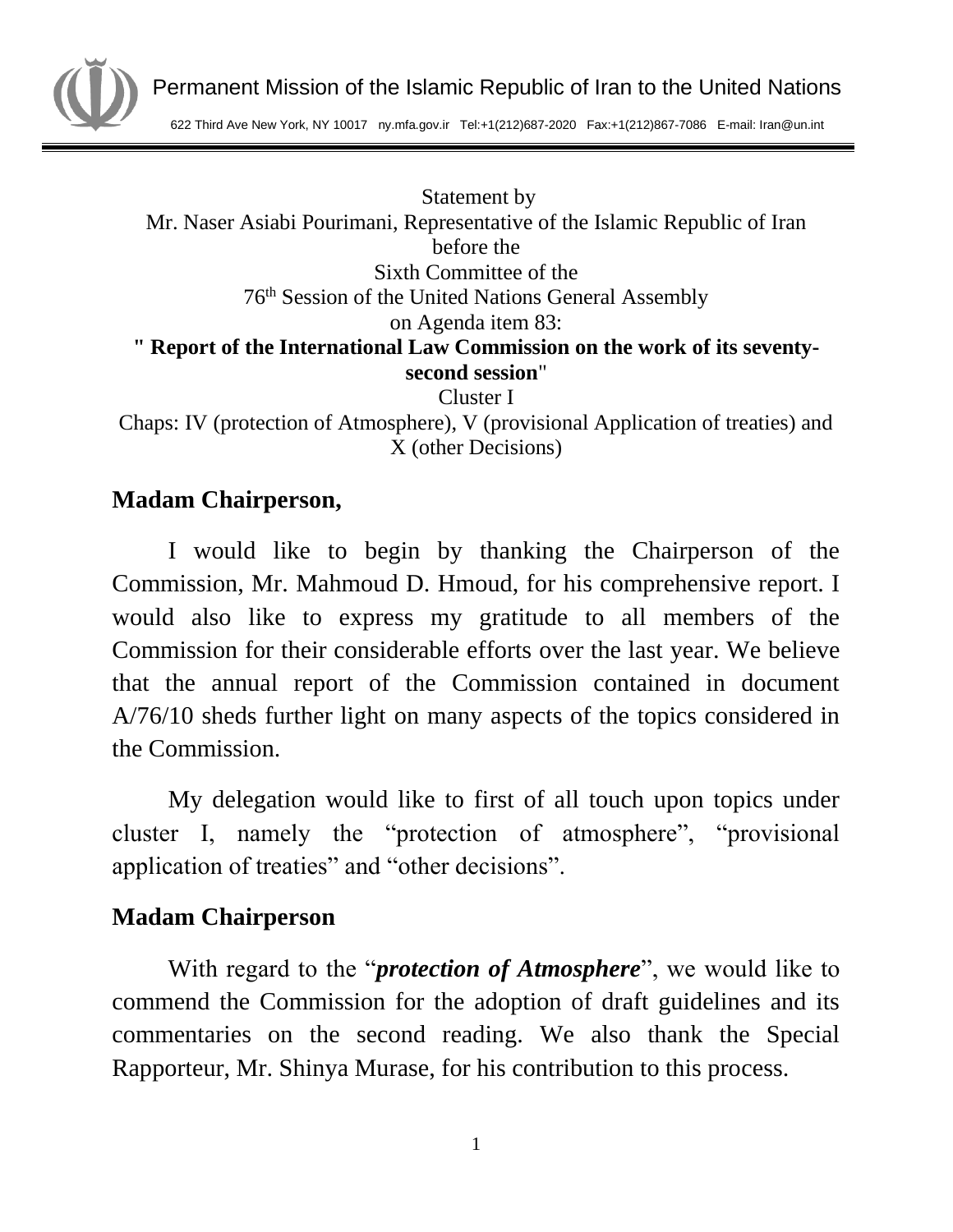

Over the past decades and in light of rapid environmental degradations in the whole planet, the essential importance of the atmosphere for sustaining life on Earth has become tangible more than ever.

With regard to the draft in question, we accept the formulation proposed by the Drafting Committee in first preambular paragraph which refers to the atmosphere as "natural resources." This approach is consistent with the guidelines 5 and 6 in which sustainable and equitable use of atmosphere are discussed respectively. It is also in line with general principles of international law in particular the principle of sovereign equality of States. In this vein, we are also of the view that an equitable utilization cannot be realized without affording due consideration to the benefit of the international community as a whole, especially developing countries and the most vulnerable groups.

We concur again with the Commission for replacing "pressing concern of international community" with "common concern of humankind" in the fourth preambular paragraph. The concept of "common concern of humankind" is a well-known concept which has already been supported and reflected in a preambular paragraph of the 2015 Paris Agreement.

Regarding the draft guideline 7, we maintain that the phrase "intentional large-scale modification" is not clear enough. It shall be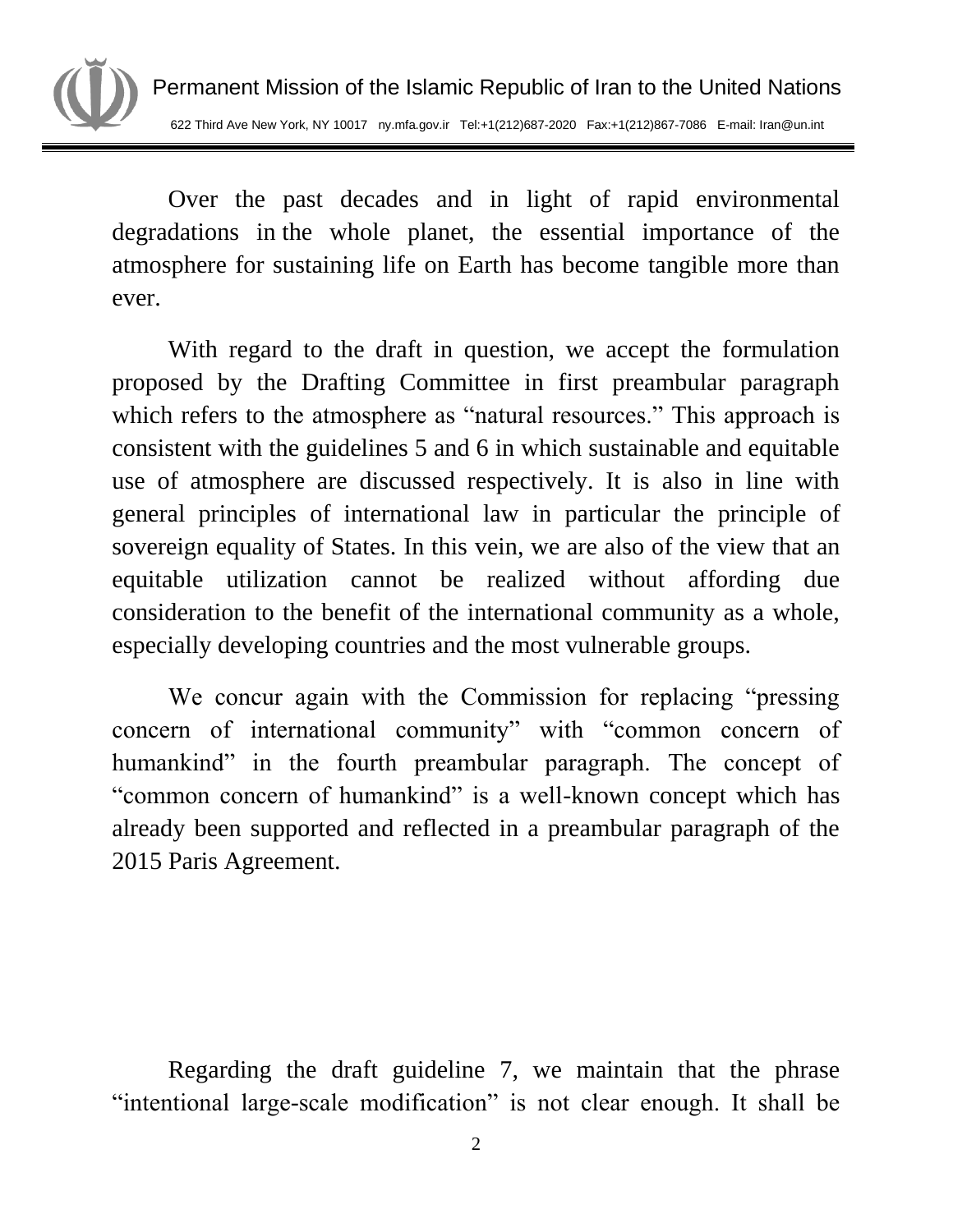

determined that what activities is a large-scale modification and what is the impact of the distinction made by the referring to the element of intentionality in this guideline.

On guideline 8, we would like to admit the necessity of obligation to cooperate for the protection of the atmosphere; we also welcome the addition of the word "technical" in paragraph 2 of this guideline. In this connection, I would like to refer to the inhumane and illegal unilateral coercive measures imposed on the Islamic Republic of Iran as the main impediment to any cooperation in this area. With the unilateral coercive measures, among other impediments to transfer of advanced technologies, including technologies relating to renewable energies prohibited, *inter alia*, import of medicines and pesticides for agriculture, livestock and poultry, the industry has faced considerable barriers including problems in commerce and transferring of funds. The secondary nature of such unlawful punitive measures on the Islamic Republic of Iran doubles the negative effects resulting from the sanctions per se. Thus, where the cooperation is endorsed as an obligation and the negative impact will extend to the international community as a whole, the obligation shall be accompanied by a clause containing an obligation to refrain from imposing measures that render cooperation impossible.

Regarding draft guidelines 10 and 11, we are of the view that these guidelines shall be read together with draft guideline 8 on the obligation to cooperate. In most cases, implementation and compliance of the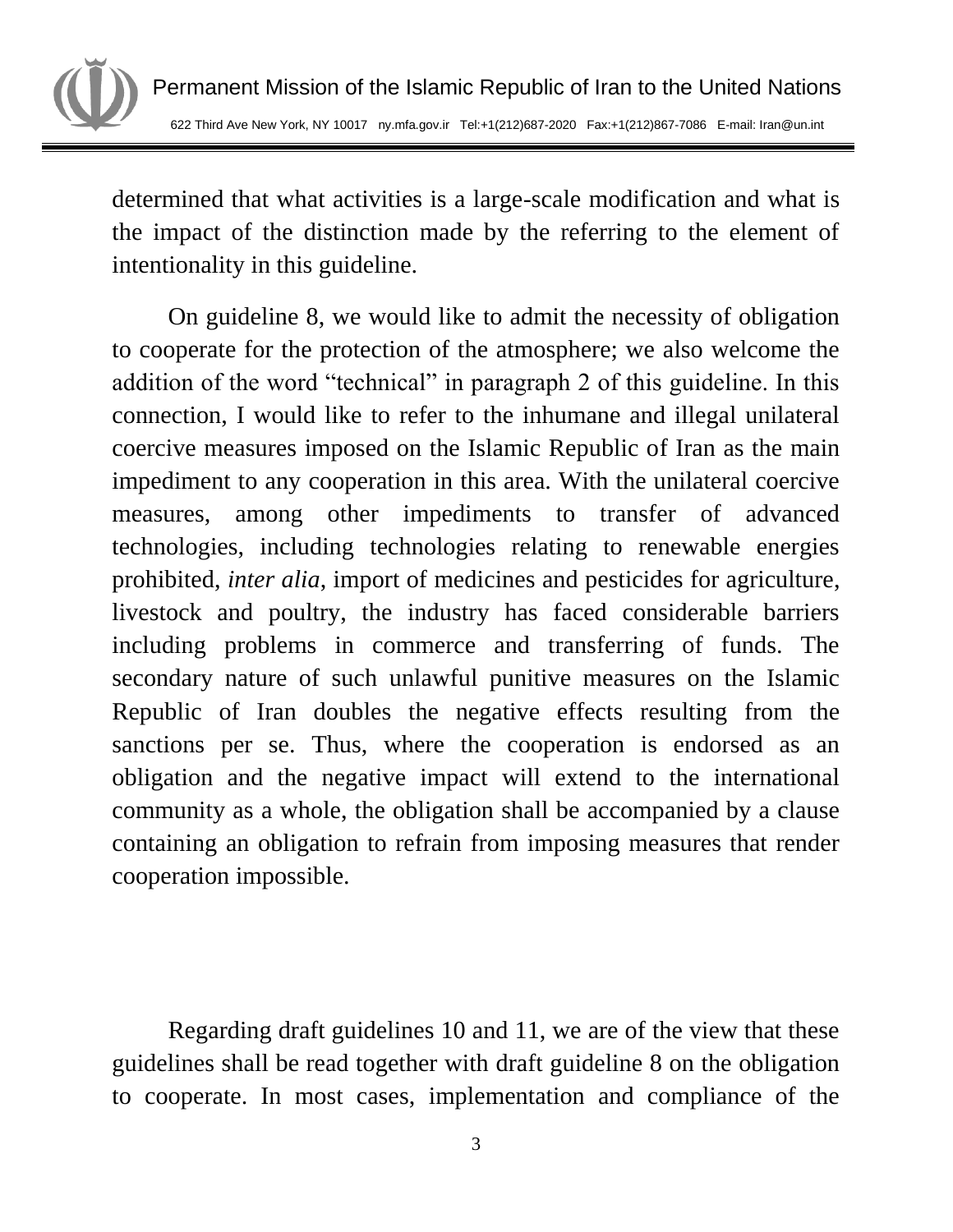

obligation depend on the scientific and technical knowledge which are exclusively owned by developed countries. In the circumstances in which a considerable number of States lack the capability to comply with obligations under international law, incurring international responsibility would not have the necessary efficiency. Thus, we propose strengthening the frameworks for cooperation instead of more elaboration on States responsibility.

# **Madam Chairperson**

On the topic of "provisional application of treaties", we would like to commend the Commission for the adoption of the "Guide to provisional Application of Treaties" and commentaries thereto in its second reading. We also thank Special Rapporteur Mr. Juan Manuel Gomez Robledo for the contribution he made to this process.

At the very outset, my delegation appreciates the Commission for the studies which it undertook on the law of treaties during the last decades. These studies, including Vienna convention on the law of treaties, Vienna Convention on the law of treaties between States and international organizations or international organizations, reservation to treaties, the effect of armed conflict on treaties, unilateral acts of States, subsequent agreements and subsequent practices in relation to the interpretation of treaties, and now the provisional application of treaties have significantly contributed to the codification and progressive development of international law in this fundamental field.

On the topic in consideration, we would like to emphasize that article 25 of VCLT on provisional application of treaty merely offered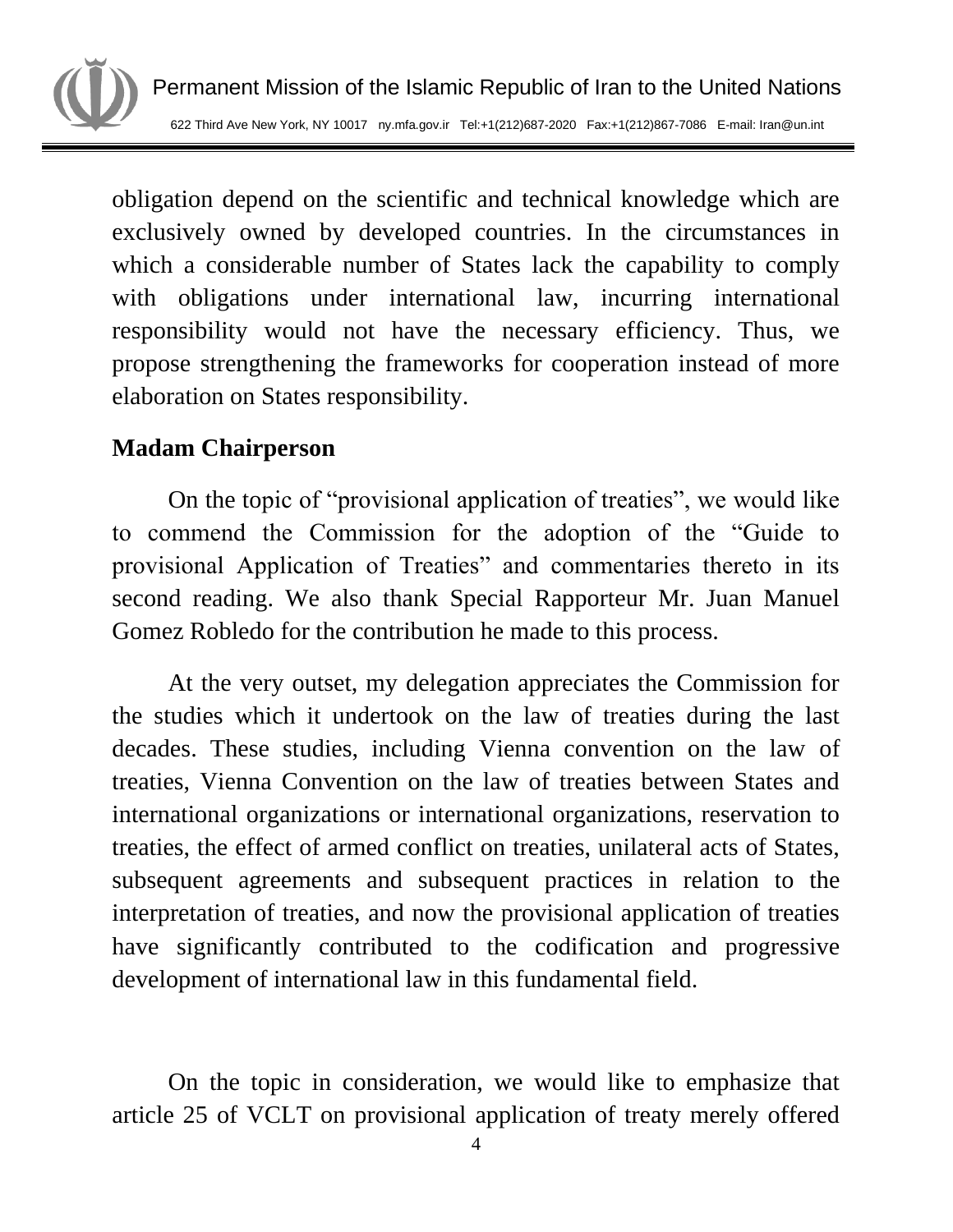

States the possibility of provisional application without the imposition of any obligation. As a result, the provisional application would not serve as a basis for restricting States' rights with regard to their future conduct in relation to the treaty that might be provisionally applied.

In this connection, we align with the view expressed by the Special Rapporteur in paragraph 114 of his Sixth report which recommends that no element relating to article 18 of VCLT be incorporated into the draft guideline, inter alia, we emphasize that since there is a substantial difference between article 18 regime and article 25 regime, there is no relation between these two articles of 1969 Vienna Convention.

With regard to guideline 4, we welcome the formulation adopted by the Commission and also the draft clause model proposed by the Special rapporteur in Annex II of his report. We are of the view that a resolution, decision, or other act adopted by an international organization or at an intergovernmental conference might have such effect, only if, the State concerned agreed upon the binding nature of that decision.

On guideline 6, we accept the wording adopted by the Commission. However, we are of the view that the provisional application of a treaty only produces limited legal effects during the specific period in which mutually agreed upon its application.

By this consideration, we maintain that the principle of consent prevailing in international law and particularly the law of treaties as well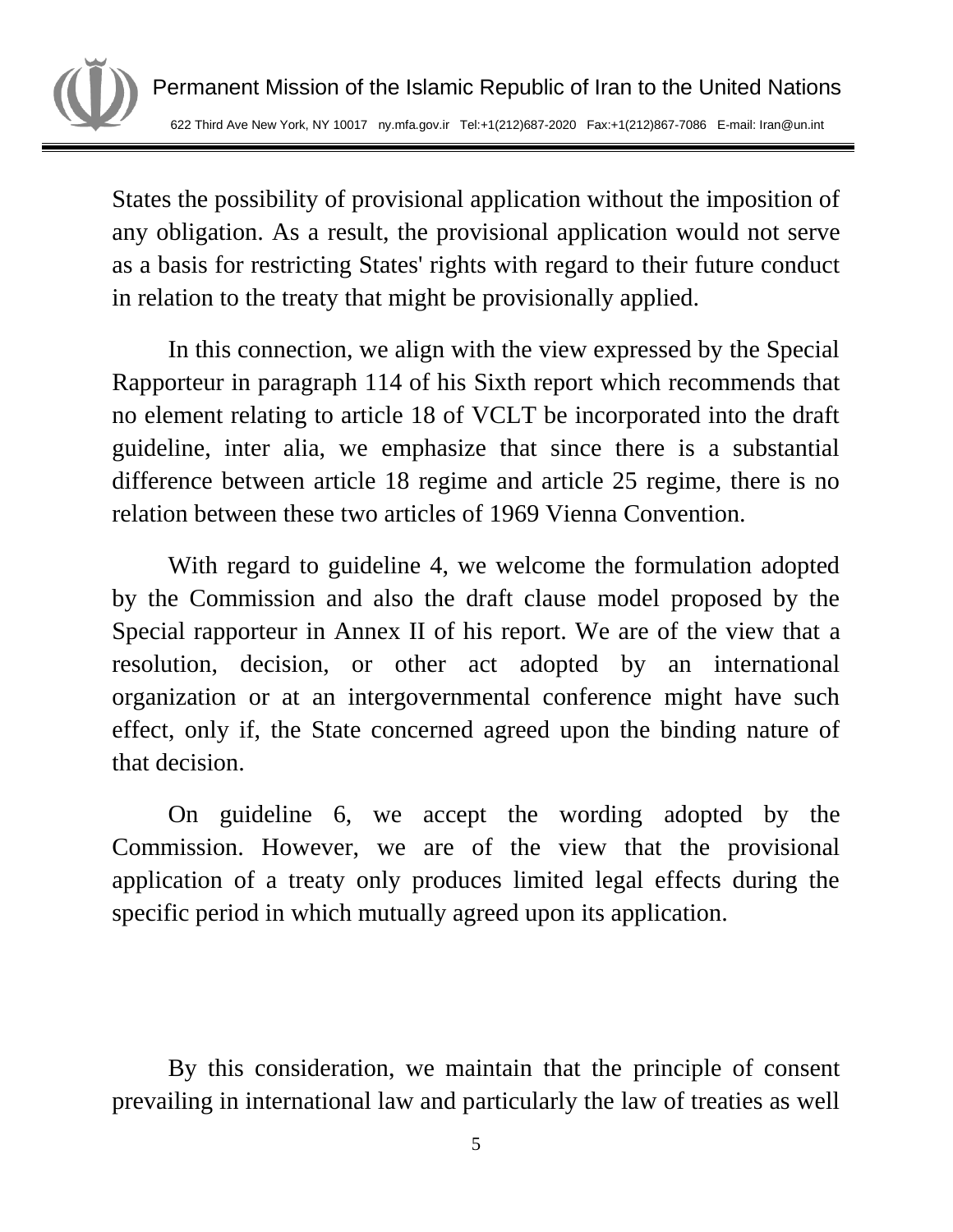

as flexibility and non-binding nature of the proposed provisions as the core elements of the provisional application of treaties indicates the different characteristics of the topic. Thus, defining a responsibility regime, through analogy, in guideline 8, is inconsistent with the nature of the regime of the provisional application. This guideline would undermine willingness of Countries to apply treaties provisionally.

# **Madam Chairperson**

With regard to topic "other decision", concerning the inclusion of the topic "Subsidiary means for the determination of rules of international law" in the long-term program of work of the Commission, the Islamic Republic of Iran commended the studies of the Commission on the sources of international law, which embedded in the Article 38 of International Court of Justice Statute.

We believe that the topic would contribute to the progressive development of international law and is in line with the other studies of the Commission on the sources of international law. However, Commission shall take into account its constraints on the subsidiary means, particularly the one which is determined in Article 59 of the same Statute regarding the relative effect of the Decisions of the court.

The Commission also shall avoid any over-developing regarding both judicial decisions and teachings of the most highly qualified publicists. Hence, the study shall be limited to the identification and application of both prongs